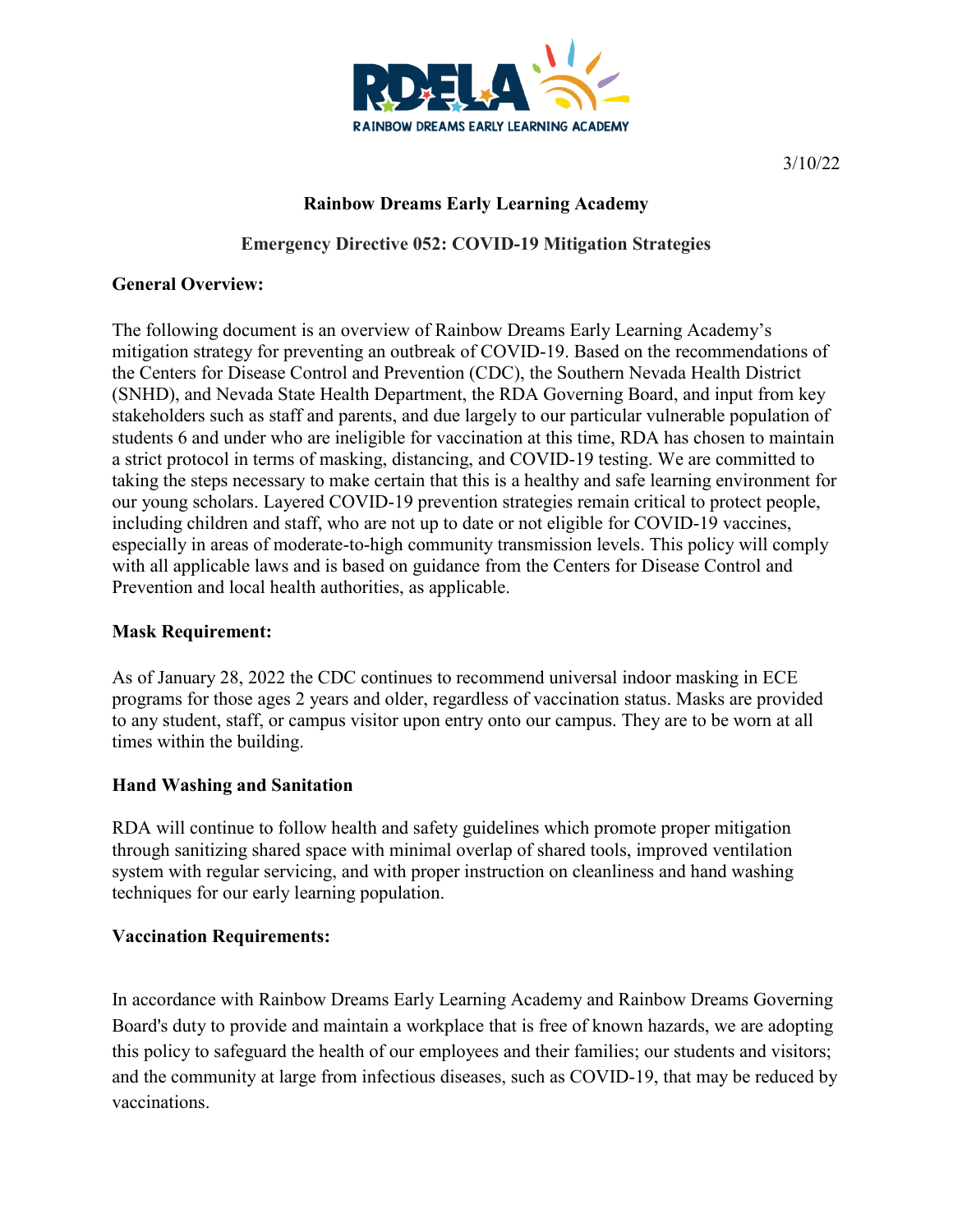**ALL EMPLOYEES are required to receive vaccinations for COVID-19** as determined by Rainbow Dreams Governing Board, unless a reasonable accommodation is approved by the Board. Employees not in compliance with this policy will be placed on unpaid leave until their employment status is determined by the administration.

Further, vaccination availability and information will be provided and encouraged for our student and parent population as eligible by a health authority.

## **Testing:**

*Who will be tested?* We will offer testing to everyone—all students and staff—even if they don't have symptoms of COVID-19.

*How is the testing done?* The COVID-19 testing is free, quick, and easy. Members of our school staff will oversee testing with the assistance of Beechtree Laboratories, which includes:

Gently swabbing the inner part of the lower nostril. This test is not painful. We do not use the longer swabs that reach higher into the nose.

*Where and when is the testing done?* Our school's testing site is in the health office room and will take place weekly and as needed if we suspect a person who was COVID-19 positive was in close contact with the student body. Results for standards testing will be available within 2 days to parents with positive results shared to administration with the consent of parents. Results for emergency testing are done through a rapid test.

*How can I be sure that my child's information will be protected?* Sharing of information about your child will only be done for public health purposes and in accordance with applicable law and policies protecting student privacy and the security of your child's data.

#### **Quarantine and Isolation:**

Quarantine guidelines are designed to ensure the safest early learning environment and to limit potential spread of the COVID-19 virus. :

Any person between three to six feet of an individual who tests positive for COVID-19 for 15 minutes or longer is considered a close contact and is subject to be quarantined according to the CDC guidance contingent on consistent mask usage, vaccination status, and previous positive case within the last 90 days.

As early learning students are largely unable to be vaccinated, the standard quarantine period for a close contact or positive testing individual is a minimum of 10 school days.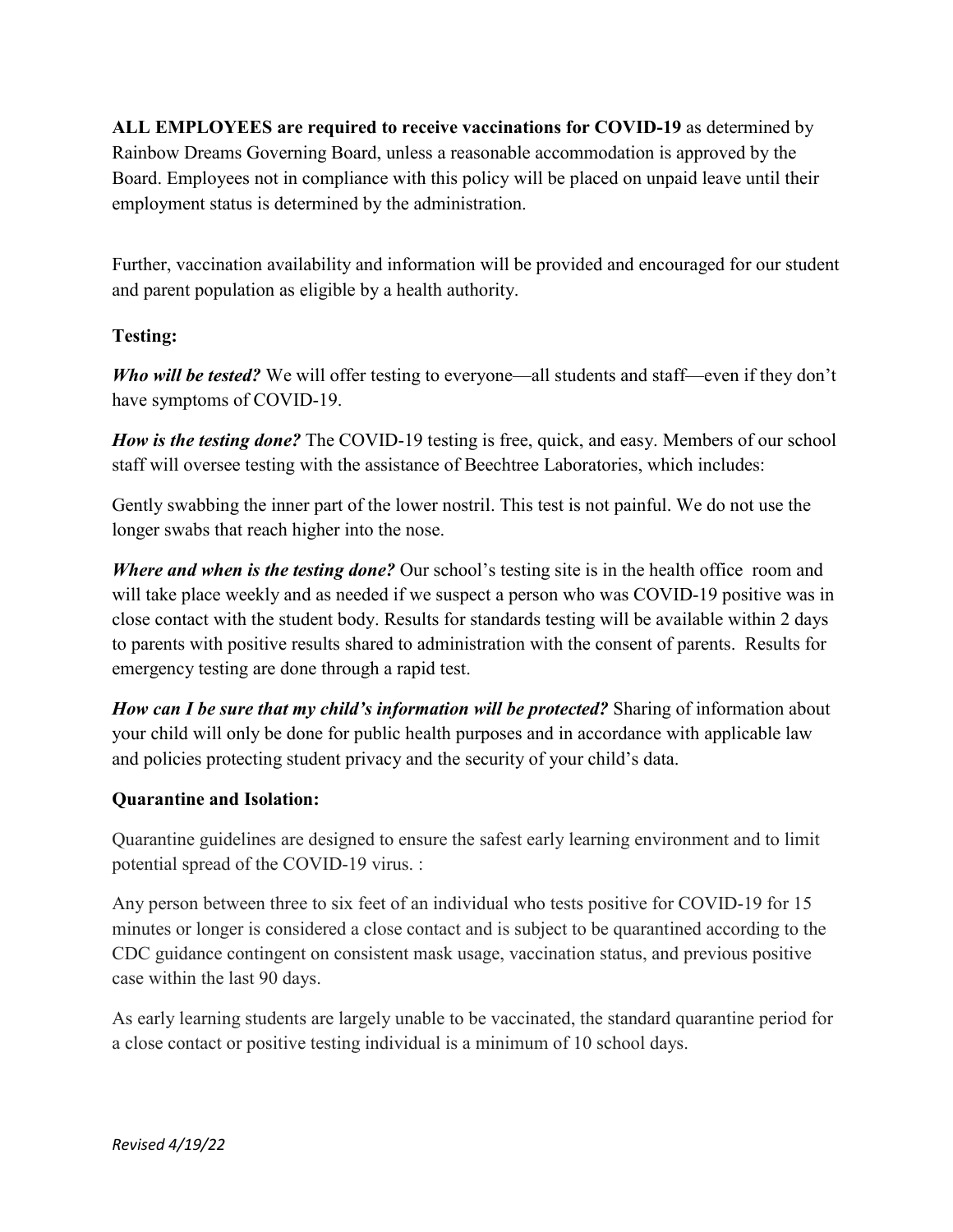Fully vaccinated and boosted staff may return to work if they are asymptomatic, have a negative COVID-19 test following exposure, and diligently wear a mask at all times at the administrator's discretion.

| <b>Vaccination Status</b>                                                                                                                                                                                                                                                                                                                                                                             | Timelines, Requirements, and<br>Recommendations                                                                                                                                                                                                                                                                              |
|-------------------------------------------------------------------------------------------------------------------------------------------------------------------------------------------------------------------------------------------------------------------------------------------------------------------------------------------------------------------------------------------------------|------------------------------------------------------------------------------------------------------------------------------------------------------------------------------------------------------------------------------------------------------------------------------------------------------------------------------|
| <b>Fully Vaccinated</b><br>(Completed the primary series of Pfizer or Moderna<br>within the last six months OR completed the primary<br>series of the J&J vaccine within the last two months<br>OR boosted.)<br>Boosted<br>(Received a booster after completing the COVID-19<br>series.)                                                                                                              | Individuals are not required to<br>quarantine, if asymptomatic.<br>Diligently wear a mask around others for<br>ten additional days, including during<br>sports and outside activities.<br>(Recommended) Receive a test for<br>COVID-19 on day five.<br>If symptoms develop at any time, test for<br>COVID-19 and quarantine. |
| Completed the primary series of Pfizer or Moderna<br>over six months ago and not boosted (Including those<br>not eligible for a booster due to age guidelines or<br>medical status.)<br>Completed the primary series of the J&J vaccine over<br>two months ago and not <i>boosted</i> (Including those not<br>yet eligible for a booster due to age guidelines or<br>medical status.)<br>Unvaccinated | Quarantine for five days.<br>Diligently wear a mask around others for<br>five additional days, including during<br>sports and outside activities.<br>(Recommended) Receive a test for<br>COVID-19 on day five.<br>If symptoms develop at any time, test for<br>COVID-19 and quarantine.                                      |

*Quarantine Timelines, Requirements, and Recommendations* 

# *Isolation Timelines (For those who test positive for COVID-19)*

All students and unvaccinated staff who test positive for COVID-19:

- Must *isolate* (remain away from others, even in their own home) for ten days regardless of symptoms.
	- During the ten-day isolation, employees may telework if they are able to perform work duties remotely or may utilize accrued leave.
- **May return to work/school on day 11** if the individual never experienced symptoms or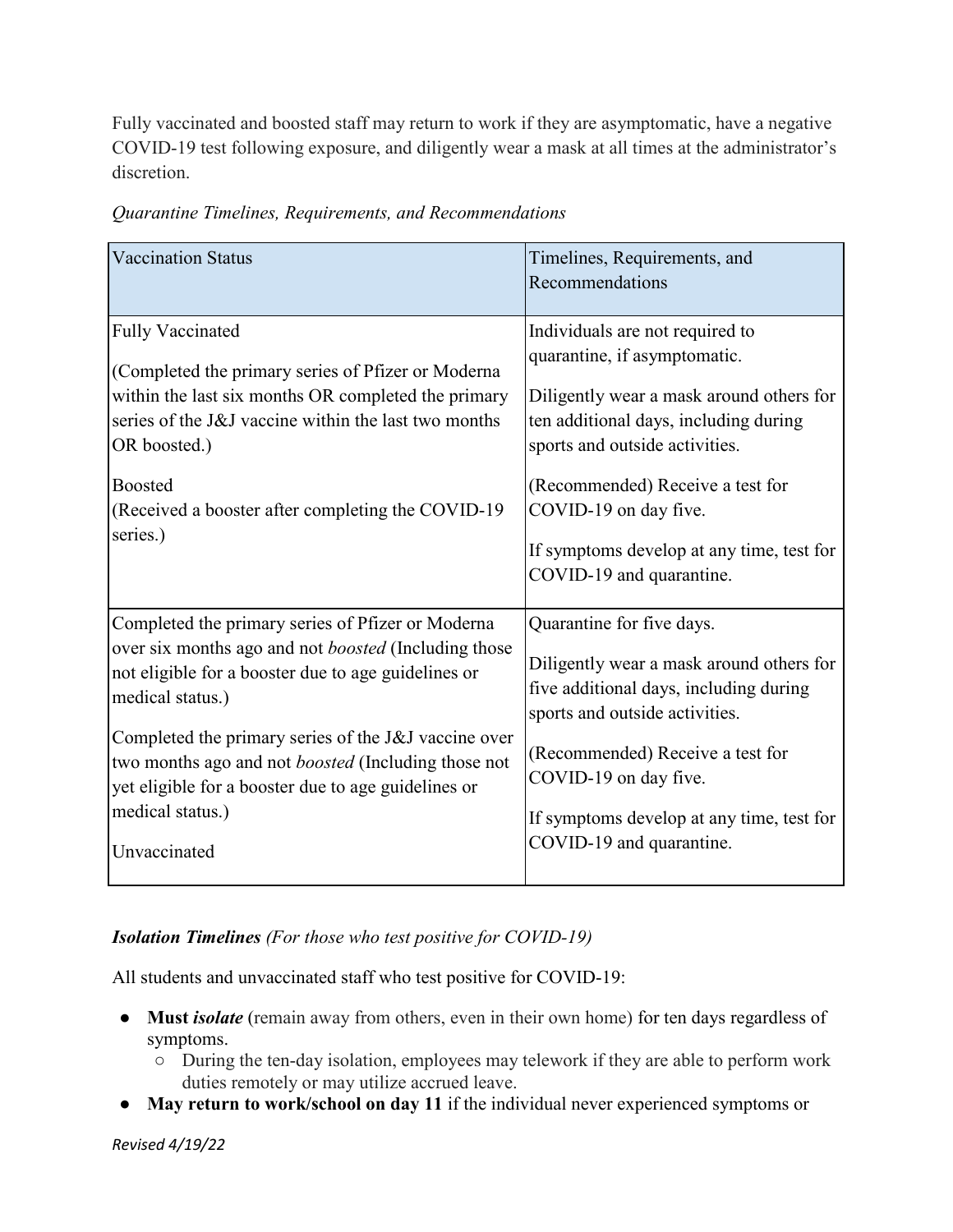symptoms are *resolving* (an individual's symptoms are improving and the individual is fever free for 24 hours).

- If an employee does not return to work in person on day eleven, written documentation from a licensed health care provider is required to confirm the necessity of the absence and the employee must use accrued sick leave.
- Any student or staff member granted a mask exemption must not attend school or work until day 11 and must be asymptomatic.
- **Must continue to vigilantly wear a mask around others** including during sports and outside activities.

Vaccinated and boosted staff that test positive for COVID-19:

- Must *isolate* (remain away from others, even in their own home) for five days, regardless of symptoms.
	- During the five-day isolation, employees may telework if they are able to perform work duties remotely or may utilize accrued leave.
	- Employees showing no symptoms may return to work on day 6.

The *sick room* for isolation for anyone who has tested positive is located in the multipurpose room area of the campus.

# **Campus Outbreak:**

In the event that 2 or more students within a single class have tested positive for COVID-19, that class will be put on our Path Forward Distance Education for a 7-10 day isolation period. Upon return to the campus, students will be provided rapid testing to ensure it is safe to return to the classroom.

An outbreak of 2 or more students or staff in 2 or more classrooms or a total of 4 or more cases from separate households campus-wide would be considered a campus-wide event. All classes will be moved to our Path Forward Distance Education plan for a minimum of 10 days while the safety is assessed.

School-wide messenger, email, and campus-wide communication via Class Dojo and the school website and social media accounts will be utilized communicate such a closure to the campus community. Additionally signs will be posted at the entrance doors for the duration of the isolation period.

Administration will be responsible for contacting local health authorities in the event of an outbreak

# **Outbreak Reporting/Community Safety**

In the event of a suspected or confirmed COVID-19 outbreak, Rainbow Dreams Early Learning Academy will report directly to Southern Nevada Health District by email and phone at schoolcovid@snhd.org or 702-759-1300.